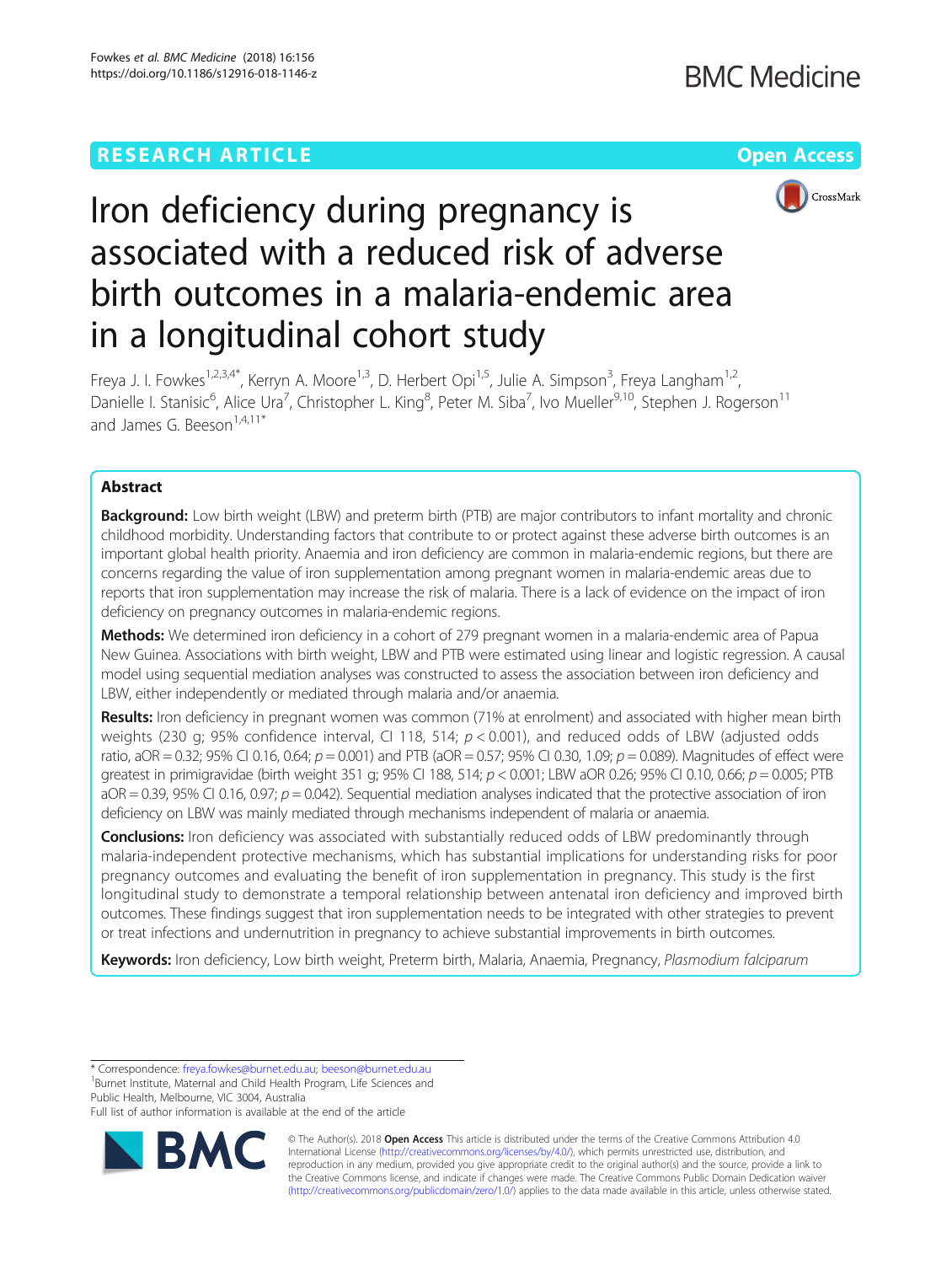# Background

Low birth weight (LBW; birth weight  $<$  2500 g) and preterm birth (PTB; <37 weeks gestation) are major contributors to infant mortality and chronic childhood morbidity. LBW is associated with >80% of infant deaths [[1](#page-8-0)]. Understanding factors that moderate or exacerbate the burden of LBW and PTB is, therefore, an important global health priority. Poor nutrition, anaemia and infectious diseases are common among pregnant women globally, particularly in resource-limited settings, and are important contributors to LBW. Iron deficiency (defined by the World Health Organisation [WHO] as ferritin  $<$  15  $\mu$ g/L [[2\]](#page-8-0)) is a common feature of undernutrition and a major cause of anaemia and it contributes to an estimated global burden of 600,000 perinatal and 100,000 maternal deaths per year [[3\]](#page-8-0). Many regions with a high burden of undernutrition and anaemia are also endemic for malaria and approximately 125 million women living in malaria-endemic areas become pregnant each year [[4](#page-8-0), [5\]](#page-8-0). Malaria contributes to anaemia by causing haemolysis and dyserythropoiesis and it is also a major cause of LBW and PTB [\[6](#page-8-0), [7\]](#page-8-0).

Despite the high prevalence of undernutrition and anaemia among pregnant women in resource-limited and malaria-endemic settings, there is limited knowledge on the contribution of iron deficiency and other specific preventable deficiencies to LBW and poor pregnancy outcomes. To reduce the burden of anaemia and poor pregnancy outcomes, the WHO recommends that all pregnant women receive daily iron and folate supplements (30–60 mg of elemental iron plus 400 μg of folic acid), in addition to "measures to prevent, diagnose and treat malaria" in malaria-endemic areas [\[8](#page-8-0)]. However, there are concerns regarding the value of antenatal iron supplementation in malaria-endemic areas due to reports of harmful interactions between iron and malaria [[9](#page-8-0)]. Moreover, the link between iron deficiency and poor pregnancy outcomes in malaria-endemic and tropical regions, and the value of iron supplementation on improving birth outcomes, is unclear.

Iron deficiency has been associated with reduced highdensity Plasmodium falciparum parasitaemia, associated clinical symptoms of malaria and reduced placental P. falciparum infection in case–control and cross-sectional studies of pregnant women living in malaria-endemic areas [\[10](#page-8-0)]. Iron supplements given to children in malaria-endemic areas have been associated with increased parasitaemia, risk of clinical malaria and risk of severe illness and death (not specific to malaria) in some controlled trials [[11](#page-8-0), [12\]](#page-8-0). However, clinical trials have shown inconsistent associations between daily iron supplementation and risk of peripheral or placental P. falciparum infection in Africa [\[10](#page-8-0), [13](#page-8-0)–[15\]](#page-8-0). One study reported an increased risk of P. vivax after supplementation in Asia [[10](#page-8-0)]. There is also no clear evidence for the association between iron supplementation and birth outcomes in pregnant women living in areas where they are at risk of malaria [\[10,](#page-8-0) [13](#page-8-0)–[16\]](#page-8-0). A recent trial in west African pregnant and non-pregnant women found an increased rate of adverse events among those receiving iron supplementation [\[17\]](#page-8-0). These issues are compounded by a lack of understanding of how iron deficiency, anaemia and malaria may interact to influence birth outcomes. This knowledge is essential to the evidence base of iron supplementation programmes in malaria-endemic and resource-limited settings where there is a high burden of infectious diseases and poor nutrition.

The objectives of this study were to determine the association between iron deficiency and birth outcomes, and to quantify how malaria mediated these associations, in a longitudinal study of pregnant women in a malariaendemic area of Papua New Guinea (PNG), which has the largest population at risk of anaemia, undernutrition malaria and poor birth outcomes in the South-West Pacific region.

# **Methods**

# Study design

Pregnant women ( $n = 470$ ) were enrolled into a longitudinal study of malaria in pregnancy in Madang Province, PNG, conducted through the PNG Institute of Medical Research (Additional file [1:](#page-7-0) Methods) [\[18](#page-8-0)]. Briefly, study participation occurred in parallel with clinic attendance at the first antenatal visit, at 30–34 weeks' gestation and at delivery. Pregnant women were enrolled at their first antenatal consultation at Alexishafen Health Centre between September 2005 and October 2007. At enrolment and delivery, 5 ml of peripheral blood was collected, and stored at -20 °C or -70 °C. Gestational age at enrolment was estimated from fundal height (cm) and haemoglobin was measured using a HemoCue haemoglobinometer (Hemocue, Ängelholm, Sweden). Women with haemoglobin concentrations  $\langle 5 \text{ g/d} L \rangle$  were referred for appropriate care and were not enrolled in the study. All women were prescribed ferrous sulfate 270 mg and folic acid 0.3 mg daily, according to local policy; women with Hb 5–7 g/dL were prescribed two tablets daily. Intermittent preventative treatment in pregnancy with sulfadoxinepyrimethamine (IPTp-SP; 1500 mg/75 mg respectively) was recommended to all women according to national guidelines. At delivery, intervillous placental blood and placental tissue samples were collected. Birth weight was measured using SECA baby scales and gestational age was estimated from Ballard scores performed by the study nurse, following training by a paediatrician [\[18\]](#page-8-0). Ethical approval was granted by the PNG Medical Research Advisory Council and the Alfred Health Human Research Ethics Committee, and written informed consent was obtained from all study participants. Of the 470 women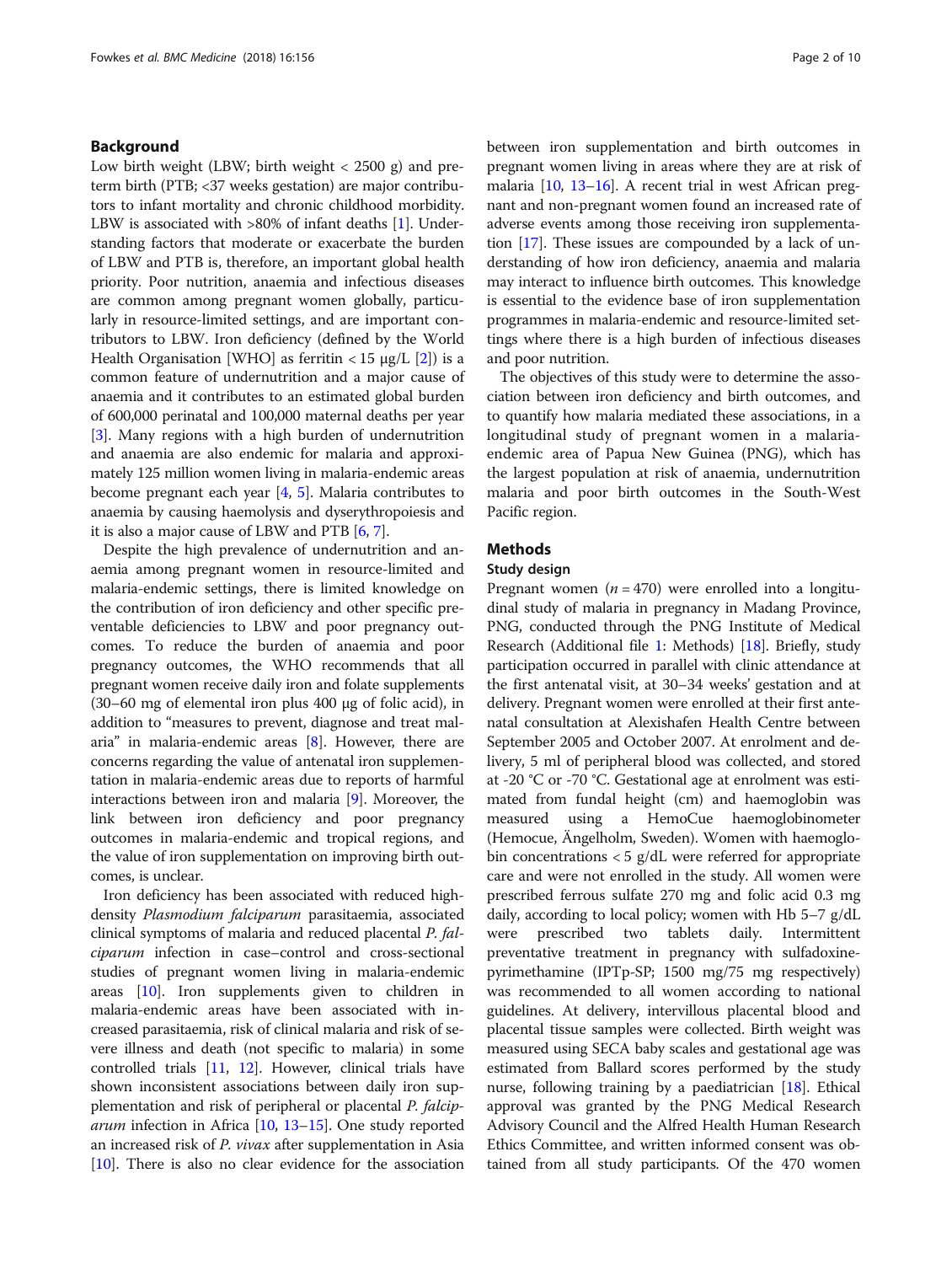<span id="page-2-0"></span>enrolled into the initial study [[18](#page-8-0)], 376 women completed follow-up to delivery and 97 women were excluded from the current analysis (5 multiple births; 43 newborns were not seen within 3 days after delivery; 1 data entry error; 31 with insufficient blood sample; and 17 women with missing birth outcome data) (Additional file [1](#page-7-0)). Therefore, 279 women were included in this analysis (Table 1). Included and excluded women did not differ in the distribution of enrolment variables (Additional file [1:](#page-7-0) Table S1).

#### Exposures and outcomes

Exposures of interest were iron stores (ferritin) and iron deficiency (ferritin  $<$  15  $\mu$ g/L) at enrolment. Birth outcomes of interest were birth weight (grams), LBW  $(<2500 \text{ g})$  and PTB  $(<37 \text{ weeks gestation})$ . Malaria outcomes of interest were peripheral P. falciparum or P. vivax spp. infection [by polymerase chain reaction (PCR) or light microscopy] and placental P. falciparum infection (detected by light microscopy or placental histology).

### Laboratory procedures

Peripheral and placental Plasmodium spp. infection was determined by light microscopy of Giemsa-stained thick and thin blood films, and PCR, as previously described [\[18](#page-8-0)]. Among women who completed follow-up to delivery, ferritin concentrations were measured in serum samples (collected at enrolment) by established ELISA with reference controls (Immunology Consultants Laboratory Immunoperoxidase Assay). C-reactive protein (CRP) levels were determined using established ELISA kits with reference controls (Elisakit). The ferritin and CRP intra-assay and inter-assay coefficients of variation were all <10%.

#### Statistical analysis

Changes in Plasmodium spp. prevalence and haemoglobin within an individual woman between enrolment and delivery were quantified using McNemar's chi-square test or Student's paired t-test, respectively. Associations between ferritin (transformed to log base 2) and iron deficiency and birth outcomes (birth weight, LBW and PTB) were estimated using multivariable linear and logistic regression, respectively. Confounding variables identified a priori [gravidity, maternal education, maternal mid upper arm circumference (MUAC) at enrolment (as a marker of undernutrition), maternal smoking and gestational age] were adjusted for in multivariable regression models. Red blood cell genetic polymorphisms (SAO, CR1 and α-thalassaemia) were not included in the models, as we have previously shown in this cohort that they are not associated with risk of Plasmodium infection or birth weight [[18\]](#page-8-0). Newborn sex, a predictor of birth outcomes, was also included in the multivariable linear regression models to potentially reduce the residual standard deviation, and thus increase the precision

|  | Table 1 Participant characteristics, malaria parameters, iron |  |  |
|--|---------------------------------------------------------------|--|--|
|  | markers and delivery outcomes                                 |  |  |

| Variable                                                              | Mean [SD], range; or median<br>$\{IQR\}$ , range; or $N$ (%) |
|-----------------------------------------------------------------------|--------------------------------------------------------------|
| Participant characteristics at enrolment <sup>1</sup>                 |                                                              |
| Maternal age, years ( $N = 268$ )                                     | 24 [17], 16-49                                               |
| Mid upper arm circumference, cm<br>$(N = 270)$                        | 22.4 [1.8], 12-30                                            |
| Primigravidae                                                         | 106/279 (38)                                                 |
| Estimated gestational age, weeks<br>$(N = 276)$                       | 25.3 [4.2], 7-36                                             |
| Education                                                             |                                                              |
| None or primary                                                       | 154/275 (56)                                                 |
| Secondary+                                                            | 121/275 (44)                                                 |
| Current smoker (yes)                                                  | 56/278 (20)                                                  |
| Used bed net last night (yes)                                         | 200/264 (76)                                                 |
| Clinical history of fever, chills or<br>headache in past 7 days (yes) | 67/276 (24)                                                  |
| Palpable spleen (yes)                                                 | 51/262 (19)                                                  |
| Malariometrics and iron status at enrolment                           |                                                              |
| Plasmodium spp. infection detectable<br>by PCR                        | 185/279 (66)                                                 |
| Plasmodium spp. infection <sup>2</sup>                                | 98/279 (35)                                                  |
| P. falciparum                                                         | 93/279 (33)                                                  |
| P. vivax                                                              | 9/279(3)                                                     |
| Haemoglobin, $g/dL$ ( $N = 279$ )                                     | 8.5 [1.4], 5.3-12.8                                          |
| Ferritin, $\mu$ g/L (N = 279)                                         | 8.2 {4.6-17.5}, 2.4-121.3                                    |
| Iron deficient (ferritin $<$ 15 $\mu$ g/L)                            | 199/279 (71)                                                 |
| CRP, mg/L $(N = 258)^3$                                               | 5.15 {1.80-11.72},<br>$0.18 - 255.65$                        |
| High CRP (> 10 mg/L)                                                  | 90/279 (32)                                                  |
| Malariometric and birth outcomes at delivery                          |                                                              |
| Placental Plasmodium spp. infection <sup>2</sup>                      | 39/223 (17)                                                  |
| P. falciparum                                                         | 34/223 (15)                                                  |
| P. vivax                                                              | 6/223(3)                                                     |
| Plasmodium spp. infection <sup>2</sup>                                | 37/274 (13)                                                  |
| P. falciparum                                                         | 31/274 (11)                                                  |
| P. vivax                                                              | 6/274(2)                                                     |
| Haemoglobin, $g/dL$ ( $N = 270$ )                                     | 9.2 [1.7], 4.7-14.2                                          |
| Birth weight, grams ( $N = 279$ )                                     | 2857 [452], 1400-4500                                        |
| Low birth weight $(< 2500 g)$                                         | 47/279 (17)                                                  |
| Gestational age at delivery, weeks<br>$(N = 279)$                     | 38 {37-40}, 28-42                                            |
| Preterm birth (<37 weeks gestation)                                   | 62/279 (22)                                                  |

 $\frac{1}{2}N = 279$ 

 $P$ Plasmodium spp. infection detectable by light microscopy of Giemsa-stained thick and thin blood films, unless otherwise specified. Four women had a mixed infection at enrolment (P. falciparum and P. vivax), one woman had mixed placental infection and one woman had mixed peripheral infection at delivery

<sup>3</sup>21 measurements were outside the assay standard curve so were excluded from the CRP concentration descriptive analysis but classified as >10 mg/L for high CRP descriptive analysis

CRP C-reactive protein, IQR interquartile range, PCR polymerase chain reaction, SD standard deviation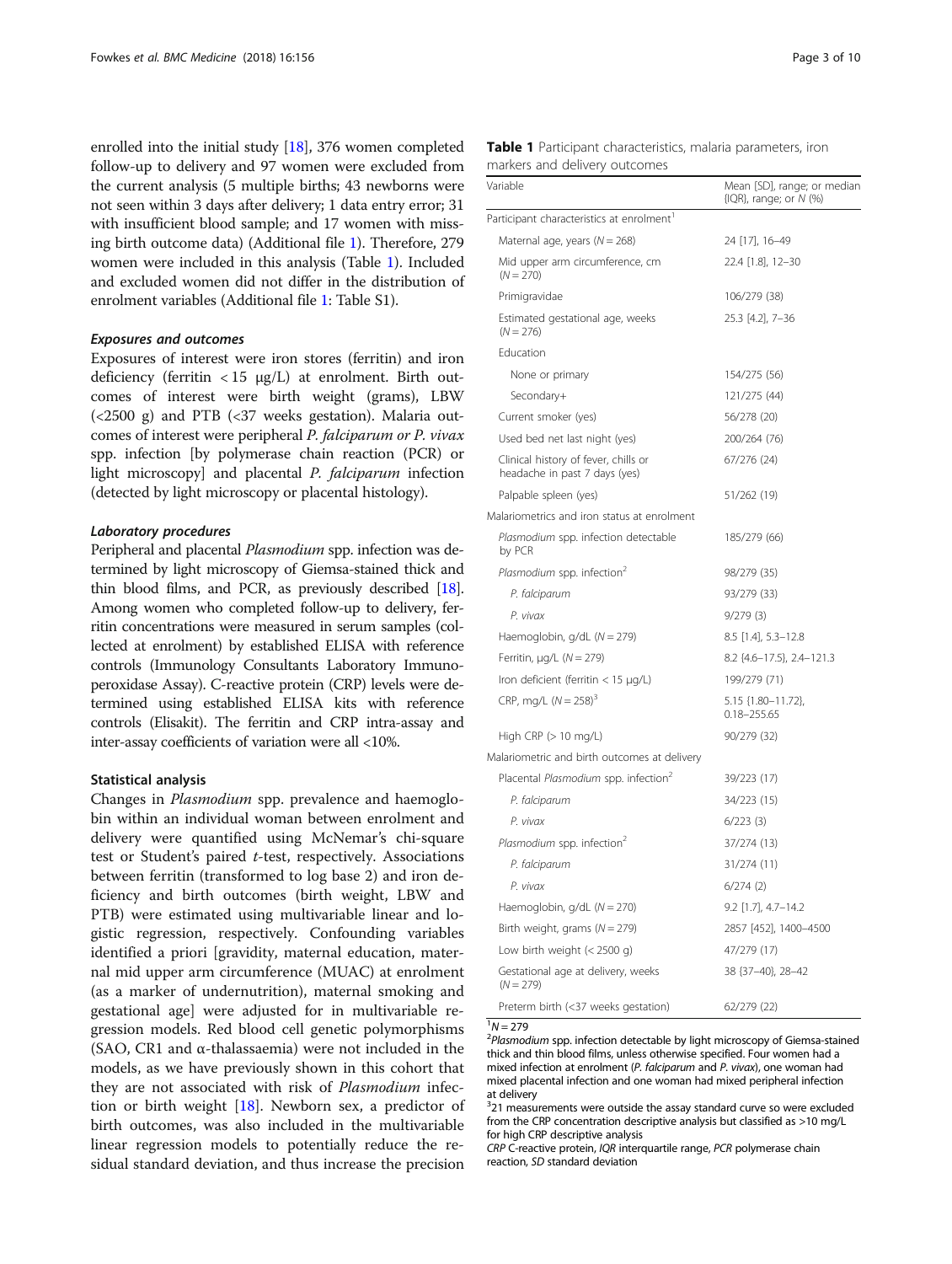of our parameter estimates for iron exposures. Effect modification by gravidity (primigravid/multigravid) was investigated by including an interaction term between iron exposures and gravidity;  $p$  values for interactions were derived from likelihood ratio tests comparing models including and excluding interaction terms. We performed sequential mediation analyses to estimate marginal natural direct and indirect effects for the association between iron deficiency and LBW mediated through: (1) peripheral infection detected by light microscopy or PCR, (2) placental P. falciparum infection detected by light microscopy or histology, and (3) anaemia, by calculating potential outcomes from logistic models with inverse probability weighting to achieve balance in the iron deficiency groups in terms of the confounders (gravidity, maternal education, maternal mid-upper arm circumference at enrolment, gestational age). We obtained 95% confidence intervals (CIs) for marginal natural direct effects and marginal natural indirect effects by bootstrapping using the percentile method and 1000 replications. All statistical analyses were performed using Stata Version 13 (Stata-Corp, College Station, TX, USA).

# Results

#### Iron deficiency and malaria in the study population

At enrolment (first antenatal visit), the median maternal age was 24 years (interquartile range, IQR 21–28), the mean estimated gestational age was 25 weeks (standard deviation, SD 4.2) and 62% of women were multigravidae. Reported use of a bed net (to prevent malaria) during the night before enrolment was 76%. For clinical symptoms, 24% of women had a history of fever, headache or chills within the 7 days prior to enrolment, and 19% had a palpable spleen (Table [1\)](#page-2-0). Plasmodium spp. infection at enrolment was common; 35% and 66% of women had peripheral Plasmodium spp. parasitaemia detectable by light microscopy and PCR, respectively. The majority (95%) of infections were P. falciparum.

At enrolment, haemoglobin levels were generally very low (mean 8.5 g/dL, SD 1.4) and the prevalence of anaemia was very high. Overall, 95% (266/279) of women had anaemia (Hb < 11 g/dL), 61% (171/279) had moderate anaemia (Hb < 9 g/dL) and 12% (33/279) had severe anaemia (Hb < 7 g/dL). Furthermore, ferritin concentrations were low (median 8.2  $\mu$ g/L; IQR 4.6–17.5) and iron deficiency (defined as ferritin  $<$  15  $\mu$ g/L according to the WHO) was present in 71% of women at enrolment (Table [1](#page-2-0)). The prevalence was 62% and 77% in primigravid and multigravid women respectively. Elevated CRP can be a marker of an acute phase response that may also raise ferritin levels and potentially lead to misclassification of iron-deficient women as iron-replete. In our study, elevated CRP (>10 mg/L) was found in 46 (57%) iron-replete women and 44 (22%) iron-deficient women  $(p < 0.001)$ . When potentially misclassified women were excluded (women with raised CRP and ferritin > 15), the prevalence of iron deficiency was 85%. Ferritin and CRP levels were only weakly correlated (Spearman's rho,  $\rho = 0.245$ ; 95% CI 0.127, 0.357;  $p < 0.001$ ). There was no correlation between haemoglobin at enrolment and ferritin at enrolment ( $\rho = 0.035$ ; 95% CI –0.083, 0.152;  $p = 0.562$ ), and no association between iron deficiency and anaemia at enrolment, suggesting that multiple factors contributed to anaemia, aside from iron deficiency. We found that 96% (77/80) of iron-replete and 95% (189/199) of iron-deficient women were anaemic ( $p = 0.648$ ), 69% (55/80) of iron-replete and 58% (116/199) of iron-deficient women had moderate anaemia  $(p = 0.105)$ , and 9% (7/80) of iron-replete and 13% (26/199) of iron-deficient women had severe anaemia ( $p = 0.313$ ).

At delivery, 13% of women had peripheral parasitaemia detectable by light microscopy (a significant decrease from enrolment,  $p < 0.001$ ), and mean haemoglobin was 9.2 g/dL (SD 1.7), a significant increase from enrolment, with a mean difference of -0.66 (95% CI -0.86, -0.45; *p* < 0.001) (Table [1\)](#page-2-0). Placental parasitaemia was present in 17% by light microscopy (18% and 17% in primigravidae and multigravidae, respectively) (Table [1](#page-2-0)).

#### Associations between iron deficiency and birth outcomes

Mean birth weight in the cohort was 2857 g (SD 452 g) and median (IQR) gestational age was 38 weeks (37–40 weeks). Poor pregnancy outcomes were common, with 17% being LBW and 22% of babies born preterm (<37 weeks estimated gestation) (Table [1\)](#page-2-0). Surprisingly, lower ferritin levels and iron deficiency were associated with higher mean birth weights in multivariable regression analyses (Table [2](#page-4-0)). For every twofold increase in ferritin, the estimated adjusted mean decrease in birth weight was −63 g (95% CI –103, –123;  $p = 0.002$ ), and iron-deficient women gave birth to newborns that were 230 g heavier than newborns of iron-replete women (95% CI 118, 342;  $p < 0.001$ ; Table [2\)](#page-4-0). There was evidence of effect modification by gravidity, whereby the reduction in mean birth weight associated with higher iron stores was greatest in primigravidae (Table [2](#page-4-0)). Among primigravidae, birth weight was 351 g higher among iron-deficient (95% CI 188, 514), compared to iron-replete women  $(p < 0.001)$ , whereas among multigravidae, birth weight was 125 g higher among iron-deficient women (95% CI –28, 277;  $p = 0.108$ ; Table [2](#page-4-0)).

Iron deficiency was associated with a 68% reduction in the odds of LBW (adjusted odds ratio,  $aOR = 0.32$ ; 95% CI 0.16, 0.64;  $p = 0.001$ ), and a 43% reduction in the odds of preterm birth, although the association with PTB had weak statistical significance (aOR = 0.57; 95% CI 0.30,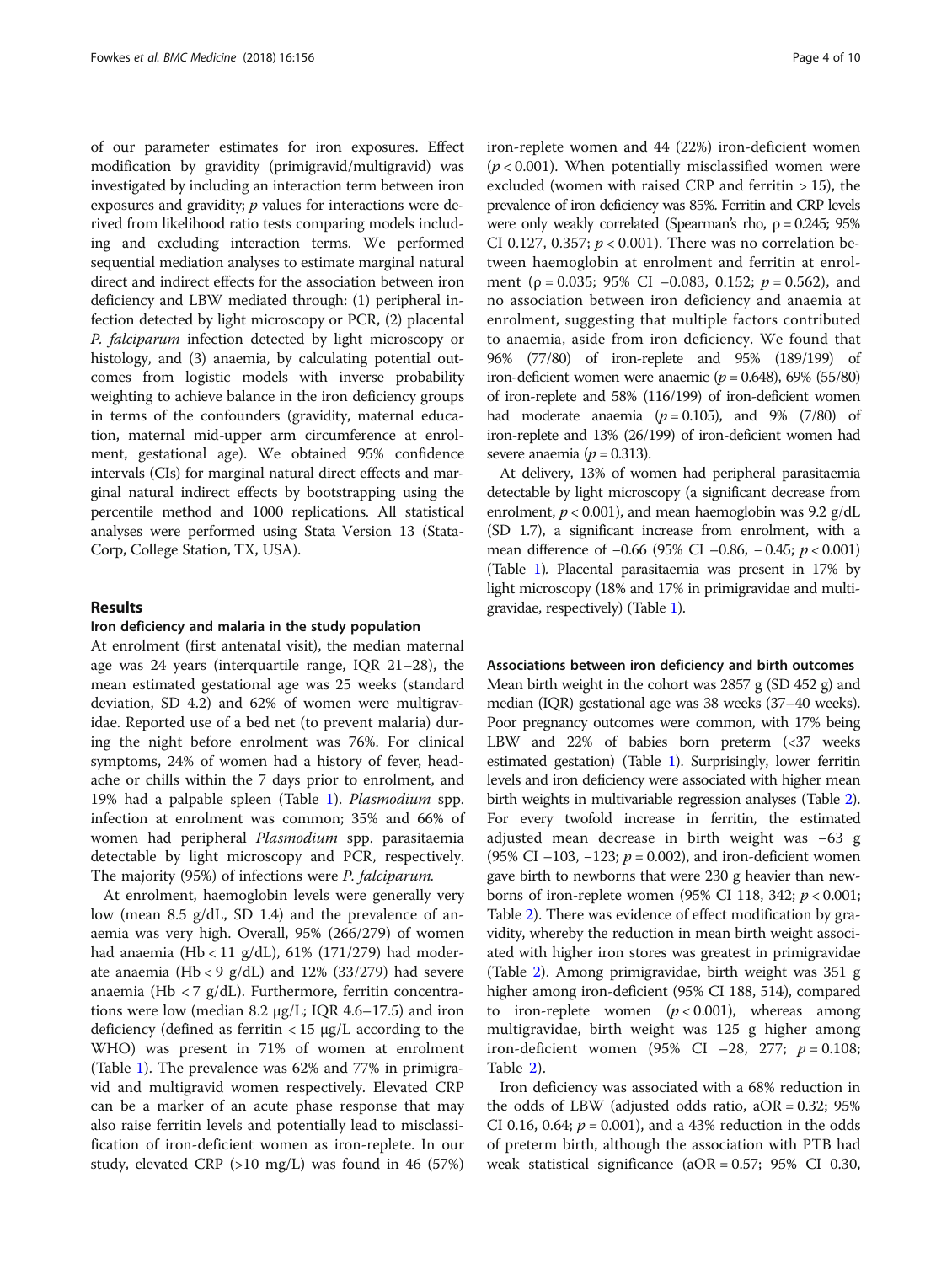| Birth weight (grams)                                 |                                        |                                      |                            |
|------------------------------------------------------|----------------------------------------|--------------------------------------|----------------------------|
| Iron stores                                          | Unadjusted mean difference (95% CI); p | Adjusted mean difference (95% CI); p |                            |
| Ferritin, $\mu q/L$ (log <sub>2</sub> ) <sup>1</sup> | $-72$ ( $-113$ , $-30$ ); 0.001        | $-63$ ( $-103$ , $-23$ ); 0.002      |                            |
|                                                      |                                        | Primigravid                          | Multigravid                |
|                                                      |                                        | $-114$ ( $-173$ , $-55$ ); <0.001    | $-20$ ( $-74$ , 33); 0.457 |
| Iron deficiency                                      |                                        |                                      |                            |
| Iron replete                                         | Reference group                        | Reference group                      |                            |
| Iron deficient                                       | 204 (89, 320); 0.001                   | 230 (118, 342); < 0.001              |                            |
|                                                      |                                        | Primigravid                          | Multigravid                |
|                                                      |                                        | 351 (188, 514); < 0.001              | 125 (-28, 277); 0.108      |
| Low birth weight $(<2500$ g)                         |                                        |                                      |                            |
| Iron stores                                          | Unadjusted OR (95% CI); p              | Adjusted OR (95% CI); p              |                            |
| Iron deficiency                                      |                                        |                                      |                            |
| Iron replete                                         | Reference group                        | Reference group                      |                            |
| Iron deficient                                       | 0.34 (0.18, 0.65); 0.001               | 0.32 (0.16, 0.64); 0.001             |                            |
|                                                      |                                        | Primigravid                          | Multigravid                |
|                                                      |                                        | 0.26 (0.10, 0.66); 0.005             | 0.42 (0.15, 1.20); 0.105   |
| Preterm birth (<37 weeks)                            |                                        |                                      |                            |
| Iron stores                                          | Unadjusted OR (95% CI); p              | Adjusted OR (95% CI); p              |                            |
| Ferritin, $\mu g/L$ ( $\log_2$ ) <sup>1</sup>        | 1.13 (0.91, 1.41); 0.254               | 1.06 (0.84, 1.35); 0.605             |                            |
|                                                      |                                        | Primigravid                          | Multigravid                |
|                                                      |                                        | 1.20 (0.86, 1.66); 0.280             | 0.93 (0.65, 1.33); 0.681   |
| Iron deficiency                                      |                                        |                                      |                            |
| Iron replete                                         | Reference group                        | Reference group                      |                            |
| Iron deficient                                       | 0.60 (0.33, 1.10); 0.098               | 0.57 (0.30, 1.09); 0.089             |                            |
|                                                      |                                        | Primigravid                          | Multigravid                |
|                                                      |                                        | 0.39 (0.16, 0.97); 0.042             | 0.86 (0.32, 2.30); 0.767   |

<span id="page-4-0"></span>**Table 2** Associations between iron deficiency and birth outcomes and effect modification by gravidity

Multivariable models including confounding variables (gravidity, gestational age, education, mid-upper arm circumference and smoking), and sex of the newborn (linear models only). <sup>1</sup> Ferritin transformed to log base 2 due to positively skewed distribution; coefficients are, therefore, for the absolute or relative change in outcome associated with each twofold increase in ferritin concentration. p values for gravidity interaction parameters are 0.019 (ferritin, birth weight), 0.042 (iron deficiency, birth weight), 0.500 (iron deficiency, LBW), 0.299 (ferritin, PTB) and 0.236 (iron deficiency, PTB) CI confidence interval, LBW low birth weight, OR odds ratio, PTB preterm birth

1.09;  $p = 0.089$ ). An analysis of effect modification also showed that the magnitudes of effect between iron deficiency and LBW were highly significant and greater in primigravidae (LBW aOR 0.26; 95% CI 0.10, 0.66; p = 0.005) than in multigravidae (LBW aOR 0.42; 95% CI 0.15, 1.20;  $p = 0.105$ ; Table 2). An analysis of effect modification also showed that the association between iron deficiency and PTB was restricted to primigravidae (aOR 0.39; 95% CI 0.16, 0.97;  $p = 0.042$ ) compared to multigravidae (aOR 0.86; 95% CI 0.32, 2.30;  $p = 0.767$ ; Table 2). Additionally, we performed analyses excluding iron-replete women who had evidence of inflammation (ferritin  $>15$  μg/ml and CRP  $>10$  mg/L), that is women who may have been misclassified as iron replete due to elevated ferritin resulting from an acute phase response. This did not alter our results and a similar association between iron deficiency and birth weight was found (Additional file [1](#page-7-0)).

# Investigating iron deficiency, malaria and anaemia as causes of LBW using mediation analyses

To investigate the causes of the association between iron deficiency and LBW further, we explored the association between iron deficiency and anaemia (Hb < 9  $g/dL$ ), peripheral malaria infection and placental malaria and whether these variables mediated the association between iron deficiency and LBW. Iron deficiency was associated with a 48% reduction in moderate anaemia at enrolment (aOR 0.52; 95% CI 0.27, 0.97;  $p = 0.040$ , adjusted for gravidity, education, smoking, MUAC and gestational age), reflective of multiple contributors to anaemia in the study population. Iron deficiency was also associated with a 56% reduction in peripheral blood parasitaemia at enrolment as detected by light microscopy (aOR = 0.44; 95% CI 0.25, 0.79;  $p = 0.006$ ) and a 67% reduction in PCR-detected infection (aOR 0.33; 95%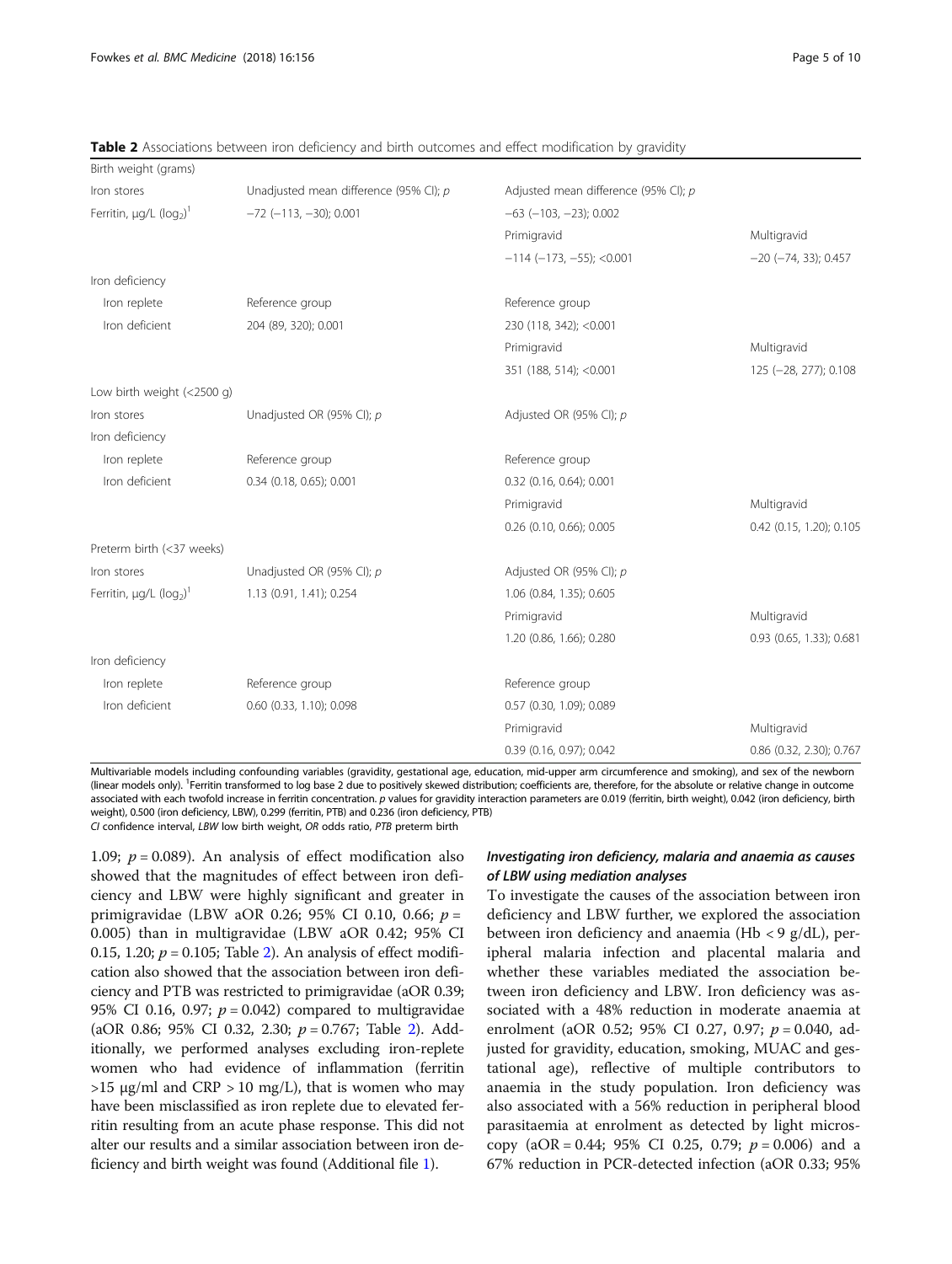<span id="page-5-0"></span>CI 0.17, 0.67;  $p = 0.002$ ), but no association was found with placental malaria ( $aOR = 0.85$ ; 95% CI 0.38, 1.90;  $p = 0.695$ ). However, these associations were confounded by women potentially misclassified as iron replete. After excluding these potentially misclassified women, there were no significant protective associations between iron deficiency and anaemia (aOR = 0.77; 95% CI 0.33, 1.79;  $p = 0.543$ ), peripheral parasitaemia (light microscopy aOR 1.47; 95% CI 0.59, 3.68;  $p = 0.406$ ; PCR aOR 0.66; 95% CI 0.28, 1.56;  $p = 0.343$  or placental malaria  $(aOR = 1.60; 95\% \text{ CI } 0.43, 5.87; p = 0.480).$ 

We used sequential mediation analyses to assess the effects of iron deficiency on LBW, either directly or mediated through placental P. falciparum malaria, anaemia or peripheral malaria at enrolment. Sequential mediation analyses were performed to quantify the proportion of the observed protective effect of iron deficiency on LBW that was mediated through malaria and anaemia, accounting for potential confounders (maternal education, MUAC, gravidity, smoking and gestational age) (Table 3). The mediators were malaria at enrolment by light microscopy, moderate to severe anaemia at enrolment (Hb  $<$  9 g/dL), placental malaria at delivery by light microscopy (directed acyclic graph shown in Fig. [1\)](#page-6-0). The mediation analyses are sequential because there were multiple mediators that are not independent of each other (Fig. [1](#page-6-0)). In sequential mediation analyses, mediation through placental malaria only can be determined as it immediately precedes the outcome (LBW). Malaria detected at enrolment precedes other mediators of interest (anaemia and placental malaria) and therefore, mediation solely through malaria detected at enrolment cannot be determined, only what is mediated through malaria at enrolment *and* anaemia and placental malaria.

Interestingly, there was evidence for a substantial direct protective effect of iron deficiency on risk of LBW that was not mediated through protection against placental malaria, anaemia or malaria present in peripheral

blood (risk ratio = 0.44; 95% CI 0.25, 0.79). In contrast, only 7% of the association between iron deficiency and LBW was mediated through placental P. falciparum malaria and only 12% was mediated through pathways that included peripheral malaria infection, which included indirect pathways via anaemia and placental malaria (Table 3). Similar effects were seen in sensitivity analyses whereby women with raised CRP levels who may have been misclassified as iron replete (ferritin  $>15$  µg/ml and CRP  $>10$  mg/L) were excluded from analyses (Table 3). Furthermore, similar associations were found in analyses investigating the mediation through malaria and anaemia detected at the second antenatal visit (30–34 weeks gestation) and/or placental malaria defined by placental histology (Additional file [1](#page-7-0)). In summary, these analyses suggest that the protective association of iron deficiency on LBW is largely mediated through mechanisms independent of malaria and anaemia.

# **Discussion**

LBW and PTB are major risk factors for infant morbidity and mortality and identifying factors that contribute to these risks, or protect against them, is crucial for advancing child health globally. Furthermore, concerns regarding potentially harmful malaria–iron interactions have raised questions about the appropriateness of antenatal iron supplementation for anaemia in malaria-endemic populations [[9\]](#page-8-0). Here, we provide the first evidence of a protective association of maternal iron deficiency on LBW, and to a lesser extent PTB, in a malaria-endemic area where iron deficiency and anaemia are common, and elucidated the potential effect of malaria–iron interactions on birth outcomes. Iron deficiency was associated with substantially reduced risks of LBW, and this beneficial effect appeared largely mediated through mechanisms that are independent of an interaction between iron deficiency and malaria. The apparent protective effect of iron deficiency was greatest in primigravid women, a high-risk

**Table 3** Mediation of association between iron deficiency and low birth weight

| Mediating variables                    | Natural direct effect, risk ratio (95% CI) | Natural indirect effect, risk ratio (95% CI) | Proportion indirect |
|----------------------------------------|--------------------------------------------|----------------------------------------------|---------------------|
| All women                              |                                            |                                              |                     |
| Placental malaria only                 | 0.47(0.25, 0.83)                           | 0.92(0.63, 1.25)                             | 7%                  |
| Anaemia and placental malaria          | 0.45(0.25, 0.79)                           | $0.88$ $(0.60, 1.18)$                        | 10%                 |
| Malaria, anaemia and placental malaria | 0.44(0.25, 0.79)                           | 0.87(0.69, 1.39)                             | 12%                 |
| Sensitivity analyses*                  |                                            |                                              |                     |
| Placental malaria only                 | 0.34(0.17, 0.79)                           | 1.09 (0.67, 1.80)                            | 4%                  |
| Anaemia and placental malaria          | $0.33$ $(0.17, 0.78)$                      | 1.07(0.63, 1.86)                             | 4%                  |
| Malaria, anaemia and placental malaria | 0.33(0.17, 0.78)                           | $1.06$ $(0.65, 1.84)$                        | 3%                  |

Numbers are risk ratios (95% confidence interval). Natural direct effect is the effect of iron deficiency on birth outcome, not mediated through the specified mediators. Natural indirect effect is the effect of iron deficiency on birth outcome, mediated through the specified mediator. CI confidence interval

\*Women potentially misclassified as iron deficient (ferritin > 15 and C-reactive protein > 10) are excluded from analysis (N = 46)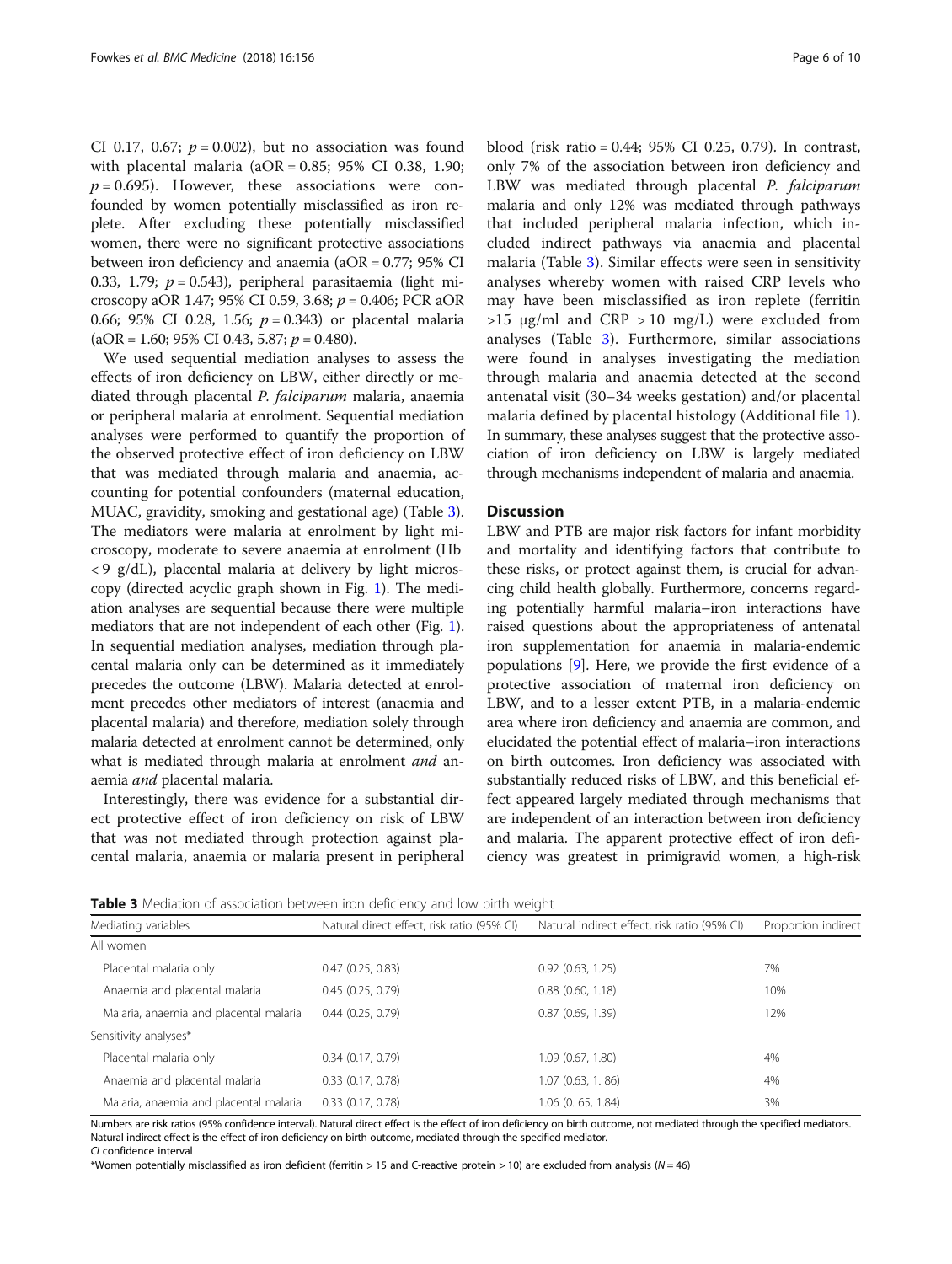<span id="page-6-0"></span>

group who are more susceptible to, and more severely affected by, a range of infectious diseases [\[19](#page-8-0)].

We demonstrated that the associations between iron deficiency and malaria infection were confounded by the presence of an acute phase response (raised CRP). Iron deficiency was associated with reduced malaria infection when the analysis included all women. However, when women who were potentially misclassified as iron replete (ferritin> 15 but raised CRP levels) were excluded, no protective association was found. Women with malaria are more likely to have raised CRP and therefore, more likely to be misclassified as iron replete. As a result, the analyses would more likely demonstrate an apparent protective effect of iron deficiency unless these effects are considered in analyses. Previously published analyses of cross-sectional and case–control studies of associations between iron deficiency and peripheral and placental P. falciparum infection of women  $[10]$  have included these potentially misclassified women, which may have biased results towards finding an association between iron deficiency and reduced malaria risk, or increased the magnitude of the protective effect. There is some biological plausibility to protective associations of iron deficiency, as in vitro studies have shown that iron deficiency can limit the development of blood-stage infection by starving the parasite of exoerythrocytic forms of iron [\[20](#page-8-0)–[23](#page-8-0)], impair merozoite invasion and propagation [[24](#page-8-0)], or increase the immune-mediated clearance of infected erythrocytes [[25](#page-8-0), [26](#page-8-0)]. However, a direct causal mechanism between iron deficiency and placental malaria independent of the aforementioned reductions in peripheral infection is yet to be proposed and we found no association between iron deficiency and placental malaria in this study.

A strength of our study is that we used sequential mediation analysis as a valuable approach to estimate the

contribution of potential causal relationships. This is the first analysis to quantify the mediation of the effect of iron deficiency on birth outcomes through malaria (both peripheral and placental) and anaemia. This is also the first mediation analysis of the effect of iron deficiency on birth outcomes to account for both exposure-outcome and mediator-outcome confounders, which is a source of bias in traditional mediation analysis [\[27](#page-8-0)]. Importantly, we found that only 12% of the protective effect of iron deficiency on LBW was mediated through malaria or anaemia. Iron deficiency was not significantly associated with anaemia or peripheral or placental malaria, which are key determinants of LBW and PTB in this population  $[18]$  $[18]$  $[18]$ . This may explain the lack of mediation through placental malaria in this cohort study and further studies using sequential mediation analyses are warranted in other populations. After accounting for mediation through peripheral Plasmodium spp. infection and placental P. falciparum infection, we found that iron deficiency was still associated directly with a >50% reduction in the odds of LBW. Host iron is essential to a range of other bacteria, parasites and viruses, and iron deficiency may also inhibit the development of these pathogens [\[28](#page-8-0)–[30](#page-8-0)]. Therefore, reductions in infectious pathogens due to iron deficiency may explain the association between iron deficiency and improved birth outcomes in our study. In PNG, there is a high burden of disease from bacterial and viral pathogens, including respiratory, gastrointestinal and sexually transmitted infections  $[31]$  $[31]$ , that may be influenced by iron status  $[30]$  $[30]$ . In PNG, a higher prevalence of these infections is also found in primigravid compared to multigravid women [[32\]](#page-9-0), which may also explain why larger magnitudes of the effect of iron deficiency on birth outcomes were observed in high risk primigravid women. Other infections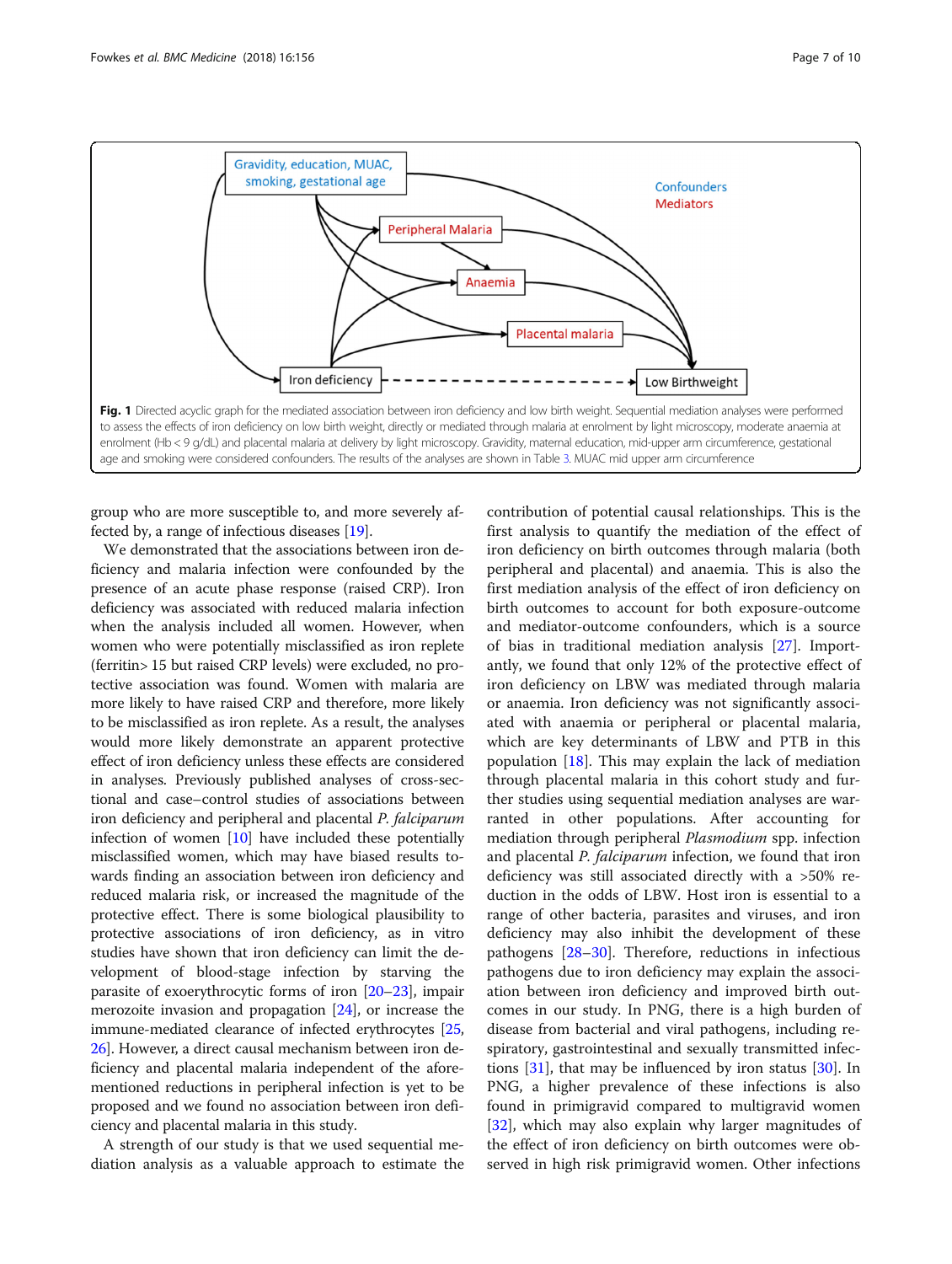<span id="page-7-0"></span>may also be important. A recent study of iron supplementation in non-pregnant African women found higher rates of treatment for gastrointestinal infections in women receiving iron [[17\]](#page-8-0). Further studies are needed to understand the mechanisms by which iron deficiency leads to improved birth weight, and this knowledge would help identify appropriate strategies to reduce LBW while also reducing the burden of iron deficiency and anaemia. Examining the effects of iron deficiency on other infectious pathogens common in pregnancy, together with their interactions with malaria and anaemia, is a priority for future studies.

This study is the first longitudinal study globally to demonstrate a temporal relationship between antenatal iron deficiency and birth outcomes, and together with the sequential mediation analyses, provides significant causal evidence for the associations observed. In PNG, malaria transmission is high and both P. falciparum and P. vivax are endemic. The majority of infections (>95%) in our study were P. falciparum and therefore, our findings may be more broadly applicable to other high P. falciparum transmission areas, such as sub-Saharan Africa. However further studies are required to determine the consistency of our findings and the effect size across areas of varying prevalence of iron deficiency, malaria and other infections and in areas where the relative contribution of the multiple factors that cause iron deficiency differs. Research that identifies populations or settings where iron deficiency associations with birth weight are strongest would be valuable in guiding public health policy. In our study, we experienced a  $~10\%$  loss to follow-up; however, given that the characteristics of the women lost to follow-up did not differ from those of the included women (Additional file 1), the loss is unlikely to have affected the internal validity of the study. While the specific causes of iron deficiency have not been defined, these are likely to include low dietary intake as well as infections such as hookworm and malaria that can impact iron absorption or utilisation.

Iron deficiency was defined according to the WHO standard definition (ferritin  $<$  15  $\mu$ g/L for non-pregnant women) [[2\]](#page-8-0). Ferritin is also an acute phase protein that may increase during inflammation independently of iron stores [[33](#page-9-0)]. Previous cross-sectional and case–control studies of iron deficiency and malaria in pregnancy either did not measure inflammation or reported that a proportion of women had inflammation and their reported associations may have been confounded [[34,](#page-9-0) [35](#page-9-0)]. In our study, we performed sensitivity analyses to show that the protective associations observed between iron deficiency and birth weight were not confounded by the presence of inflammation. In the absence of bone marrow biopsies, ferritin remains the gold standard to assess iron deficiency [\[36](#page-9-0)], and although other markers of iron deficiency have been explored, such as the soluble transferrin receptor, they currently lack established definitions for iron deficiency in pregnancy. Any potential bias associated with misclassification of true iron status with the use of ferritin for defining iron deficiency is unlikely to change the conclusions of this study given the magnitude and statistical strength of the observed associations and the biological plausibility.

# Conclusions

Our findings show that iron deficiency in pregnancy is associated with a reduced risk of LBW and PTB that is not simply explained by a potential protective effect against malaria. The mechanism(s) underlying this paradox in malaria-endemic and resource-limited settings with high burdens of infectious diseases and poor nutrition are not yet well understood but are essential to elucidate given the importance and scale of this global public health issue and that LBW and PTB are important determinants of poor infant outcomes. Our results highlight that it is essential to provide both supplementation for anaemia and effective malaria prophylaxis during pregnancy, and future implementation trials to improve the uptake of these interventions as well as trials of integrated interventions for nutrition, malaria and other infections linked with LBW and PTB are warranted. Integration of screening and prophylaxis for other infectious diseases and poor nutrition, alongside current interventions in antenatal care, may be needed to achieve substantial improvements in birth and infant outcomes.

# Additional file

[Additional file 1:](https://doi.org/10.1186/s12916-018-1146-z) Supplementary methods and analyses. (DOCX 142 kb)

#### Abbreviations

aOR: Adjusted odds ratio; CI: Confidence intervals; CRP: C-reactive protein; Hb: Haemoglobin; IQR: Inter-quartile range; LBW: Low birthweight; MUAC: Mid upper arm circumference; OR: Odds Ratio; PCR: Polymerase chain reaction; PNG: Papua New Guinea; PTB: Pre-term birth; SD: Standard deviation; WHO: World Health Organization

#### Acknowledgements

We thank all the study participants, Francesca Baiwog and the staff of the Alexishafen Health Centre under the direction of Sister Valsi Kurian for their enthusiastic cooperation with the study, and the staff of the PNG Institute of Medical Research for assistance with microscopy, data entry and study administration.

#### Funding

Funding was provided by the Australian Research Council (future fellowship to FJIF), the National Health and Medical Research Council, Australia (program grant and senior research fellowship to JGB and JAS). The Burnet Institute is supported by the Independent Research Institutes Infrastructure Support Scheme of the National Health and Medical Research Council and a Victoria State Government Operational Infrastructure Support grant. Funding bodies had no role in the design of the study, the collection, analysis and interpretation of the data or in writing the manuscript.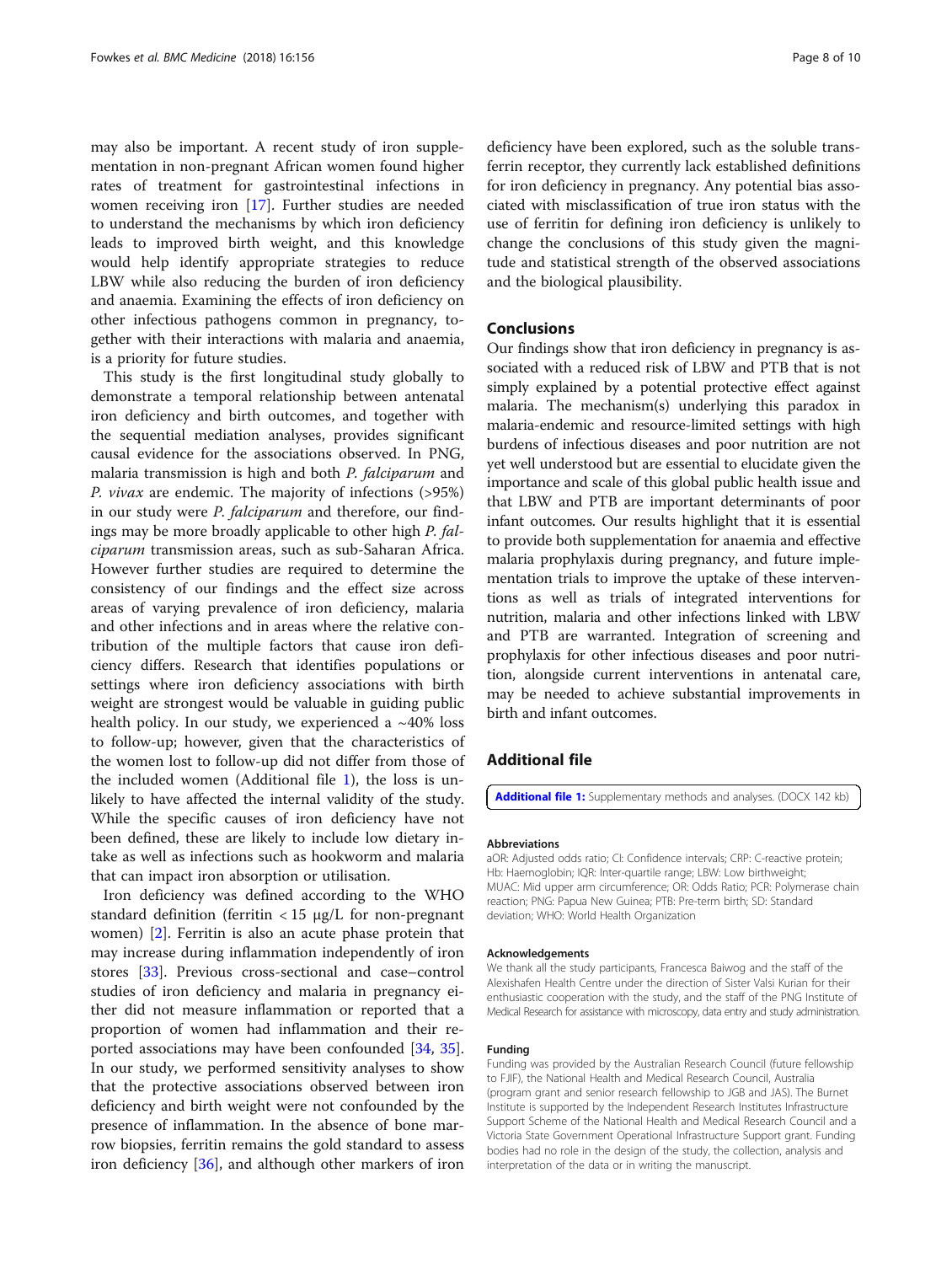#### <span id="page-8-0"></span>Availability of data and materials

The data analysed during the current study are not publicly available due to study participants' privacy, but additional de-identified data are available from the corresponding authors on reasonable request.

#### Authors' contributions

FJIF, FL, DHO and JGB performed and interpreted the iron-deficiency assays. CLK, PMS, IM, SJR and JGB conceived and designed the cohort study. DIS and AU performed the fieldwork. FJIF, KAM and JAS analysed the data and drafted the report. All authors approved the final report.

#### Ethics approval and consent to participate

Ethical approval was granted by the PNG Medical Research Advisory Council and the Alfred Health Human Research Ethics Committee, and written informed consent was obtained from all study participants.

#### Consent for publication

As part of the ethics approval, the participants provided consent to allow the results of this research work to be published.

#### Competing interests

The authors declare that they have no competing interests.

#### Publisher's Note

Springer Nature remains neutral with regard to jurisdictional claims in published maps and institutional affiliations.

#### Author details

<sup>1</sup>Burnet Institute, Maternal and Child Health Program, Life Sciences and Public Health, Melbourne, VIC 3004, Australia. <sup>2</sup>Department of Epidemiology and Preventive Medicine, Monash University, Melbourne, VIC 3008, Australia. <sup>3</sup>Centre for Epidemiology and Biostatistics, Melbourne School of Population and Global Health, The University of Melbourne, Melbourne, VIC 3010, Australia. <sup>4</sup> Department of Infectious Diseases, Central Clinical School, Monash University, Melbourne, VIC 3004, Australia. <sup>5</sup>Department of Immunology, Monash University, Central Clinical School, Melbourne, VIC 3004, Australia. <sup>6</sup>Institute for Glycomics, Griffith University, South Brisbane, QLD 4101, Australia. <sup>7</sup> Papua New Guinea Institute of Medical Research, Goroka, EHP, Papua New Guinea. <sup>8</sup>Center for Global Health and Diseases, Case Western Reserve University, Cleveland, OH, USA. <sup>9</sup>Walter and Eliza Hall Institute of Medical Research, Parkville, VIC 3050, Australia. <sup>10</sup>Department of Parasites and Insect Vectors, Institut Pasteur, 75015 Paris, France.<sup>11</sup> Department of Medicine (RMH), The University of Melbourne, Parkville, VIC 3010, Australia.

# Received: 14 February 2018 Accepted: 3 August 2018 Published online: 20 September 2018

#### References

- 1. Lawn JE, Cousens S, Zupan J. 4 million neonatal deaths: when? Where? Why? Lancet. 2005;365(9462):891–900.
- WHO. Serum ferritin concentrations for the assessment of iron status and iron deficiency in populations, vol. 2011. Geneva; 2011. p. 1–5.
- 3. Are We Making Progress on Reducing Anemia in Women? Cross-country Comparison of Anemia Prevalence, Reach, and Use of Antenatal Care and Anemia Reduction Interventions. A2Z: The USAID Micro-nutrient and Child Blindness Project. [http://www.a2zproject.org/pdf/ReducingAnemia\\_low\\_res\\_](http://www.a2zproject.org/pdf/ReducingAnemia_low_res_06212011.pdf) [06212011.pdf.](http://www.a2zproject.org/pdf/ReducingAnemia_low_res_06212011.pdf)
- 4. Desai M, Kuile FO, Nosten F, Mcgready R, Asamoa K, Brabin B, Newman RD. Epidemiology and burden of malaria in pregnancy. Lancet Infect Dis. 2007;7:93–104.
- Dellicour S, Tatem AJ, Guerra CA, Snow RW, ter Kuile FO. Quantifying the number of pregnancies at risk of malaria in 2007: a demographic study. PLoS Med. 2010;7(1):e1000221.
- 6. Guyatt HL, Snow RW. Impact of malaria during pregnancy on low birth weight in sub-Saharan Africa. Clin Microbiol Rev. 2004;17(4):760–9. table of contents
- 7. Walker PG, ter Kuile FO, Garske T, Menendez C, Ghani AC. Estimated risk of placental infection and low birthweight attributable to Plasmodium falciparum malaria in Africa in 2010: a modelling study. Lancet Glob Health. 2014;2(8):e460–7.
- WHO. Guideline: Daily iron and folic acid supplementation in pregnant women, vol. 2012. Geneva; 2012.
- Schumann K, Solomons NW. Can iron supplementation be reconciled with benefits and risks in areas hyperendemic for malaria? Food Nutr Bull. 2013; 34(3):349–56.
- 10. Sangaré L, van Eijk AM, Ter Kuile FO, Walson J, Stergachis A. The association between malaria and Iron status or supplementation in pregnancy: a systematic review and meta-analysis. PLoS One. 2014;9:e87743.
- 11. Oppenheimer S, Gibson F, Macfarlane S, et al. Iron supplementation increases prevalence and effects of malaria: report on clinical studies in Papua New Guinea. Trans R Soc Trop Med Hyg. 1986;80:603–12.
- 12. Sazawal S, Black RE, Ramsan M, Chwaya HM, Stoltzfus RJ, Dutta A, Dhingra U, Kabole I, Deb S, Othman MK, et al. Effects of routine prophylactic supplementation with iron and folic acid on admission to hospital and mortality in preschool children in a high malaria transmission setting: community-based, randomised, placebo-controlled trial. Lancet. 2006; 367:133–43.
- 13. Mwangi MN, Roth JM, Smit MR, Trijsburg L, Mwangi AM, Demir AY, Wielders JP, Mens PF, Verweij JJ, Cox SE, et al. Effect of daily antenatal Iron supplementation on Plasmodium infection in Kenyan women: a randomized clinical trial. JAMA. 2015;314(10):1009–20.
- 14. Etheredge AJ, Premji Z, Gunaratna NS, Abioye AI, Aboud S, Duggan C, Mongi R, Meloney L, Spiegelman D, Roberts D, et al. Iron supplementation in Iron-replete and nonanemic pregnant women in Tanzania: a randomized clinical trial. JAMA Pediatr. 2015;169(10):947–55.
- 15. Pena-Rosas JP, De-Regil LM, Garcia-Casal MN, Dowswell T. Daily oral iron supplementation during pregnancy. Cochrane Database Syst Rev. 2015;7: CD004736.
- 16. Pena-Rosas JP, De-Regil LM, Gomez Malave H, Flores-Urrutia MC, Dowswell T. Intermittent oral iron supplementation during pregnancy. Cochrane Database Syst Rev. 2015;10:Cd009997.
- 17. Brabin L, Roberts SA, Gies S, Nelson A, Diallo S, Stewart CJ, Kazienga A, Birtles J, Ouedraogo S, Claeys Y, et al. Effects of long-term weekly iron and folic acid supplementation on lower genital tract infection - a double blind, randomised controlled trial in Burkina Faso. BMC Med. 2017;15(1):206.
- 18. Stanisic DI, Moore KA, Baiwog F, Ura A, Clapham C, King CL, Siba PM, Beeson JG, Mueller I, Fowkes FJ, et al. Risk factors for malaria and adverse birth outcomes in a prospective cohort of pregnant women resident in a high malaria transmission area of Papua New Guinea. Trans R Soc Trop Med Hyg. 2015;109(5):313–24.
- 19. Jamieson DJ, Theiler RN, Rasmussen SA. Emerging infections and pregnancy. Emerg Infect Dis. 2006;12(11):1638–43.
- 20. Raventos-Suarez C, Pollack S, Nagel RL. Plasmodium falciparum: inhibition of in vitro growth by desferrioxamine. Am J Trop Med Hyg. 1982;31(5):919–22.
- 21. Ferrer P, Tripathi AK, Clark MA, Hand CC, Rienhoff HY Jr, Sullivan DJ Jr. Antimalarial iron chelator, FBS0701, shows asexual and gametocyte Plasmodium falciparum activity and single oral dose cure in a murine malaria model. PLoS One. 2012;7(5):e37171.
- 22. Pollack S. Effects of iron and desferrioxamine on the growth of Plasmodium falciparum in vitro. Br J Haematol. 1987;65(2):256–7.
- 23. Pollack S, Rossan RN, Davidson DE, Escajadillo A. Desferrioxamine suppresses Plasmodium falciparum in Aotus monkeys. Proc Soc Exp Biol Med. 1987; 184(2):162–4.
- 24. Clark MA, Goheen MM, Fulford A, Prentice AM, Elnagheeb MA, Patel J, Fisher N, Taylor SM, Kasthuri RS, Cerami C. Host iron status and iron supplementation mediate susceptibility to erythrocytic stage Plasmodium falciparum. Nat Commun. 2014;5:4446.
- 25. Matsuzaki-Moriya C, Tu L, Ishida H, Imai T, Suzue K, Hirai M, Tetsutani K, Hamano S, Shimokawa C, Hisaeda H. A critical role for phagocytosis in resistance to malaria in iron-deficient mice. Eur J Immunol. 2011;41(5):1365–75.
- 26. Weiss G, Werner-Felmayer G, Werner ER, Grunewald K, Wachter H, Hentze MW. Iron regulates nitric oxide synthase activity by controlling nuclear transcription. J Exp Med. 1994;180(3):969–76.
- 27. Richiardi L, Bellocco R, Zugna D. Mediation analysis in epidemiology: methods, interpretation and bias. Int J Epidemiol. 2013;42(5):1511–9.
- 28. Skaar EP. The battle for iron between bacterial pathogens and their vertebrate hosts. PLoS Pathog. 2010;6(8):e1000949.
- 29. Noinaj N, Buchanan SK, Cornelissen CN. The transferrin-iron import system from pathogenic Neisseria species. Mol Microbiol. 2012;86(2): 246–57.
- 30. Cross JH, Bradbury RS, Fulford AJ, Jallow AT, Wegmuller R, Prentice AM, Cerami C. Oral iron acutely elevates bacterial growth in human serum. Sci Rep. 2015;5:16670.